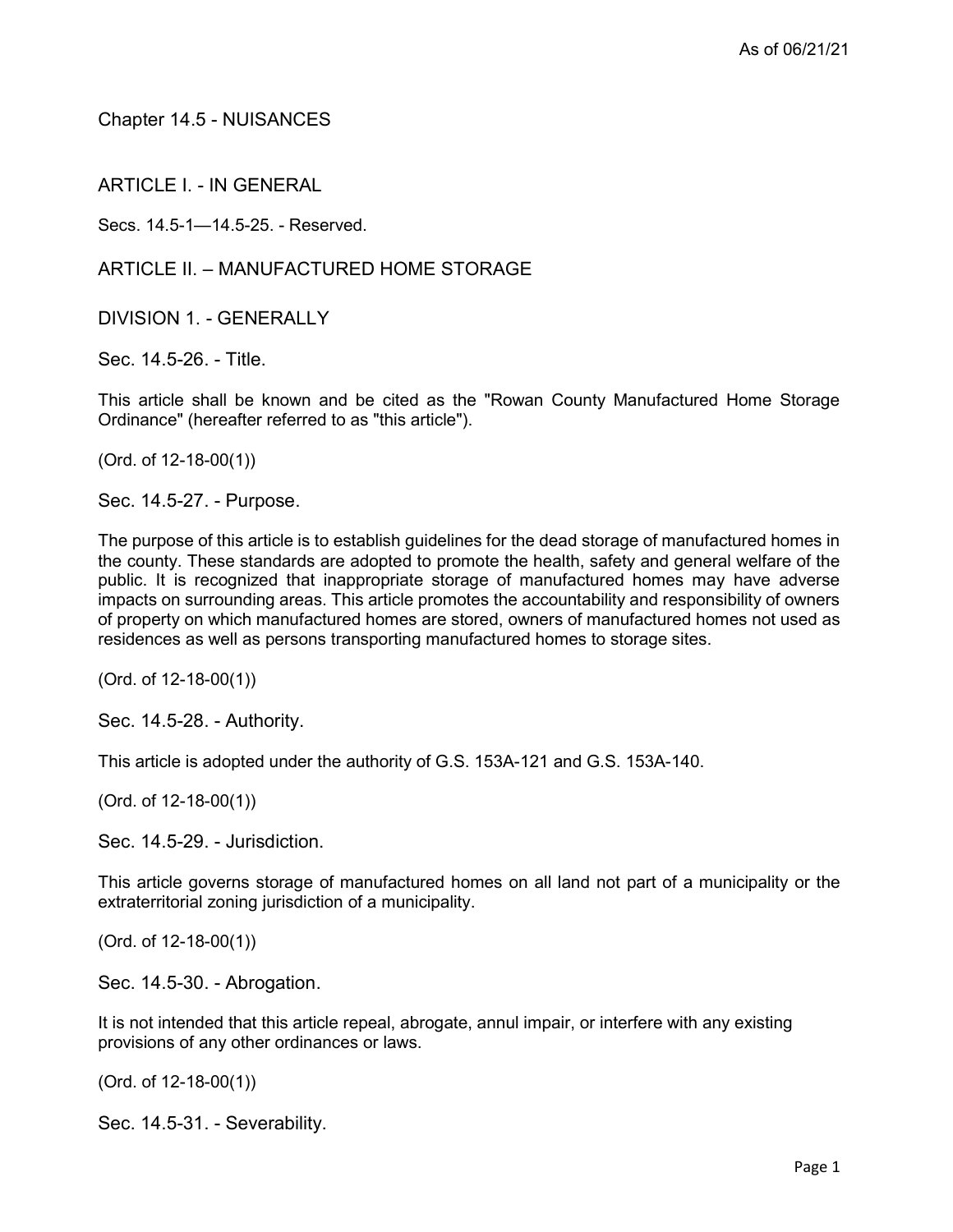If any section or specific provision or standard of this article is found by a court to be invalid, the decision of the court shall not affect the validity of any other section, provision or standard of this article.

(Amend. of 10-2-06)

Sec. 14.5-32. - Definitions.

[The following words and phrases when used in this article shall have the meanings respectively ascribed to them in this section.]

Administrative decision means a decision made in the implementation, administration, or enforcement of development regulations that involve the determination of facts or the application of objective standards set forth in this chapter. These are sometimes referred to as "ministerial" decisions or "administrative determinations".

Administrative hearing means a proceeding to gather facts needed to make an administrative decision.

Board of commissioners or board means the County Board of Commissioners, Rowan County, North Carolina.

County means Rowan County, North Carolina.

Dead storage means to accumulate or keep items or materials not being used for their intended purpose for an extended period of time.

Determination means a written, final and binding order, requirement, or determination regarding an administrative decision.

Keeper means an individual or business, which stores manufactured homes.

Manufactured home means as defined in G.S. 143-145, a structure, transportable in one (1) or more sections, which in the traveling mode is eight (8) body feet or more in width, or forty (40) body feet or more in length, or, when erected on site is three hundred twenty (320) or more square feet; and which is built on a permanent chassis and designed to be used as a dwelling, with or without permanent foundation when connected to the required utilities, including the plumbing, heating, air conditioning and electrical systems contained therein. "Manufactured home" includes any structure that meets all of the requirements of this subsection except the size requirements and with respect to which the manufacturer voluntarily files a certification required by the Secretary of HUD and complies with the standards established under the Act.

For manufactured homes built before June 15, 1976, "manufactured home" means a portable manufactured housing unit designed for transportation on its own chassis and placement on a temporary or semi-permanent foundation having a measurement of over thirty-two (32) feet in length and over eight (8) feet in width. "Manufactured home" also means a double-wide manufactured home, which is two (2) or more portable manufactured housing units designed for transportation on their own chassis that connect on site for placement on a temporary or semipermanent foundation having a measurement of over thirty- two (32) feet in length and over eight (8) feet in width. Travel trailers and campers shall not be considered manufactured homes. The term manufactured home is the same as a mobile home.

Manufactured home, category 1 means a manufactured home, which does not constitute a nuisance. Specifically, such a home shall be structurally sound with all windows, doors and other means of access intact and secured, preventing unauthorized access to the structure. The manufactured home shall also be positioned in generally level position and secured sufficiently to prevent accidental movement of the home.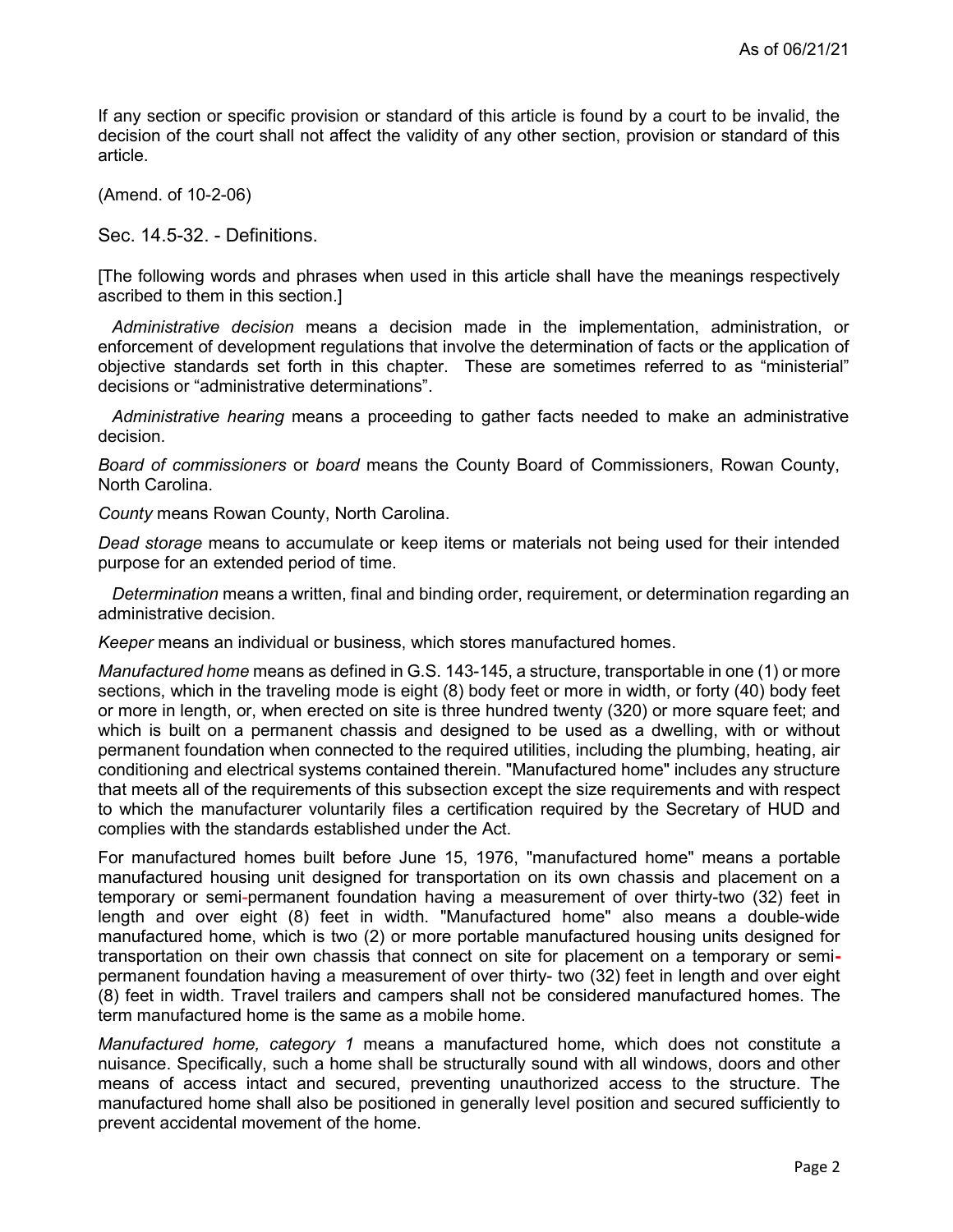Manufactured home, category 2 means a manufactured home, which constitutes a nuisance. Specifically the home is in a condition or stored on a fashion that presents a potential threat to the health, safety or welfare of the community.

Nuisance means a use which interferes with the enjoyment and use of property.

Owner means all owners and parties of interest of the real property upon which the manufactured home is located and the owner and all parties of interest of the subject manufactured home.

Planning department means the Rowan County planning and development department.

Planning director means the director of the Rowan County Planning Department who is authorized to supervise the enforcement of or perform the duties and responsibilities of this article.

"Written" or "in writing" means written communication, including by electronic mail, executed by a staff member to document a determination, order, interpretation, notification, or other purpose identified by this chapter. Unless specified otherwise, in the absence of evidence to the contrary, delivery by first class mail shall be deemed received on the third business day following deposit of the item with the United States Postal Service and delivery by electronic mail shall be deemed received on the date sent.

Board of adjustment means the Rowan County Board of Adjustment which is authorized to consider appeals related to the enforcement of this article.

(Ord. of 12-18-00(1); Amend. of 10-2-06)

Sec. 14.5-33. - Fees.

Reasonable fees to cover the administration of this article may be established by the board of commissioners.

(Ord. of 12-18-00(1); Amend. of 10-2-06)

Sec. 14.5-34. - Enumeration.

The dead storage of a manufactured home for a period of sixty (60) days, unless specifically provided otherwise herein, is declared a violation of this article. In addition, notwithstanding the provisions contained in this article, storage of category 2 manufactured home as defined by this article may be declared a nuisance. This article shall not apply to category 1 manufactured homes for sale by a manufactured home dealer stored on land owned or leased by a manufactured home dealer.

(Ord. of 12-18-00(1); Amend. of 10-2-06)

Sec. 14.5-35. - Enforcement.

(a) The provisions of this article shall be enforced by the ordinance enforcement officers of the planning department, (herein referred to as the "enforcement officer") or other duly authorized personnel. The county and in accordance with the provisions of this article and applicable state law may seek corrective action by issuance of civil citations, notice of abatement or other remedies provided by law.

(b) Initial enforcement activity shall be directed to the owner of the manufactured home in violation of provisions of this article. Reasonable efforts shall be made to determine ownership of said manufactured homes and these efforts shall be documented in writing by the enforcement officer. In no situation shall efforts to locate the owner of the said manufactured home delay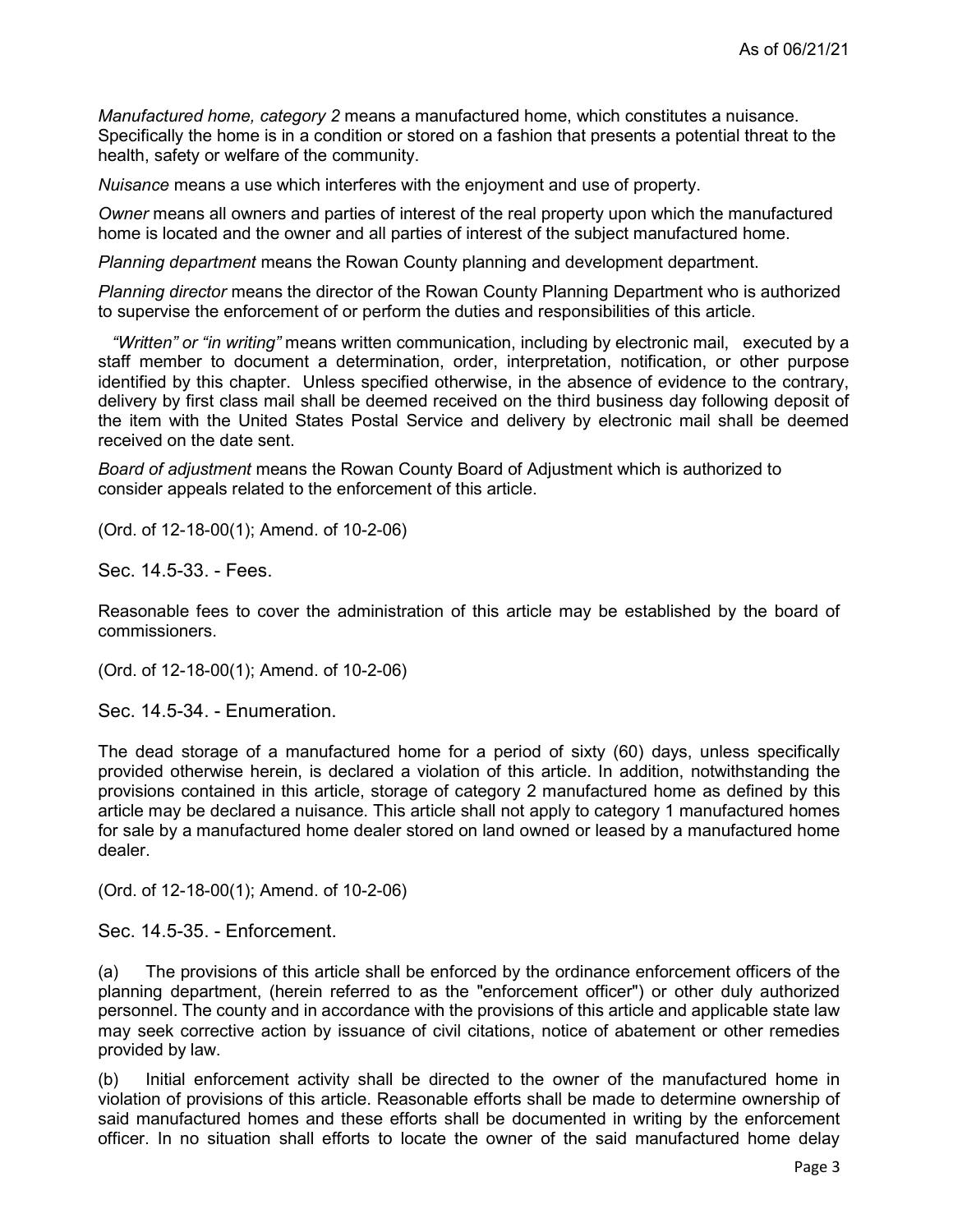enforcement activity more than thirty (30) days.

(Ord. of 12-18-00(1); Amend. of 10-2-06)

Sec. 14.5-36. - Notice of violation.

Upon determining that there is probable cause to believe that this article has been violated, the enforcement officer shall issue a written notice of violation to the owner or shall initiate proceedings to declare a nuisance as provided by division 2 of this article, if appropriate. If a notice of violation is issued the notice shall state specifically which section of this article has been violated, the date of the violation, the date of issuance of the name and position of the person issuing the notice of violation, what acts are necessary to remedy the violation and a deadline of not more than sixty (60) days from the date of service of the notice of violation for compliance or presentation of a satisfactory course of action to remedy the violation.

(Ord. of 12-18-00(1); Amend. of 10-2-06)

Sec. 14.5-37. - Serving of notice of violations and citations.

Service of notice of violation and citation shall be made by mailing a copy of the same postage prepaid by certified mail, return receipt requested, or in the alternative by the county sheriff's office or such other duly authorized officials and/or representatives allowed by law.

(Ord. of 12-18-00(1); Amend. of 10-2-06)

Sec. 14.5-38. - Civil penalties.

(a) In addition to other remedies cited herein or otherwise provided by state law, this article may be enforced by the issuance of civil citations to the owner by the county. Civil citations shall not be issued until a determination regarding appeals, pursuant to section 14.5-41 of this article, is made by the board of adjustment, or until the deadline for such appeal has passed. These citations shall be in the form of a civil penalty. The county may recover this penalty within seventy-two (72) hours after issuing a citation for a violation. In addition, failure to pay the civil penalty may subject the owner to civil action in the nature of debt if the penalty is not paid in the prescribed period of time. Each manufactured home in dead storage in violation of this article shall constitute a separate and distinct violation under this section.

(b) The following civil penalties are established for violations under this article. Upon issuance of a warning citation, first citation or second citation, the owner or keeper shall have seven (7) days to correct the violation or make satisfactory progress to correct the violation before additional penalties are assessed. Upon issuance of the third citation, each additional day's violation is a separate and distinct offence and shall incur an additional five hundred dollar (\$500.00) fine.

| Warning citation                                | No Penalties |
|-------------------------------------------------|--------------|
| First citation for same offence                 | \$100.00     |
| Second citation for same offence                | \$250.00     |
| Third and subsequent violation for same offence | \$500.00     |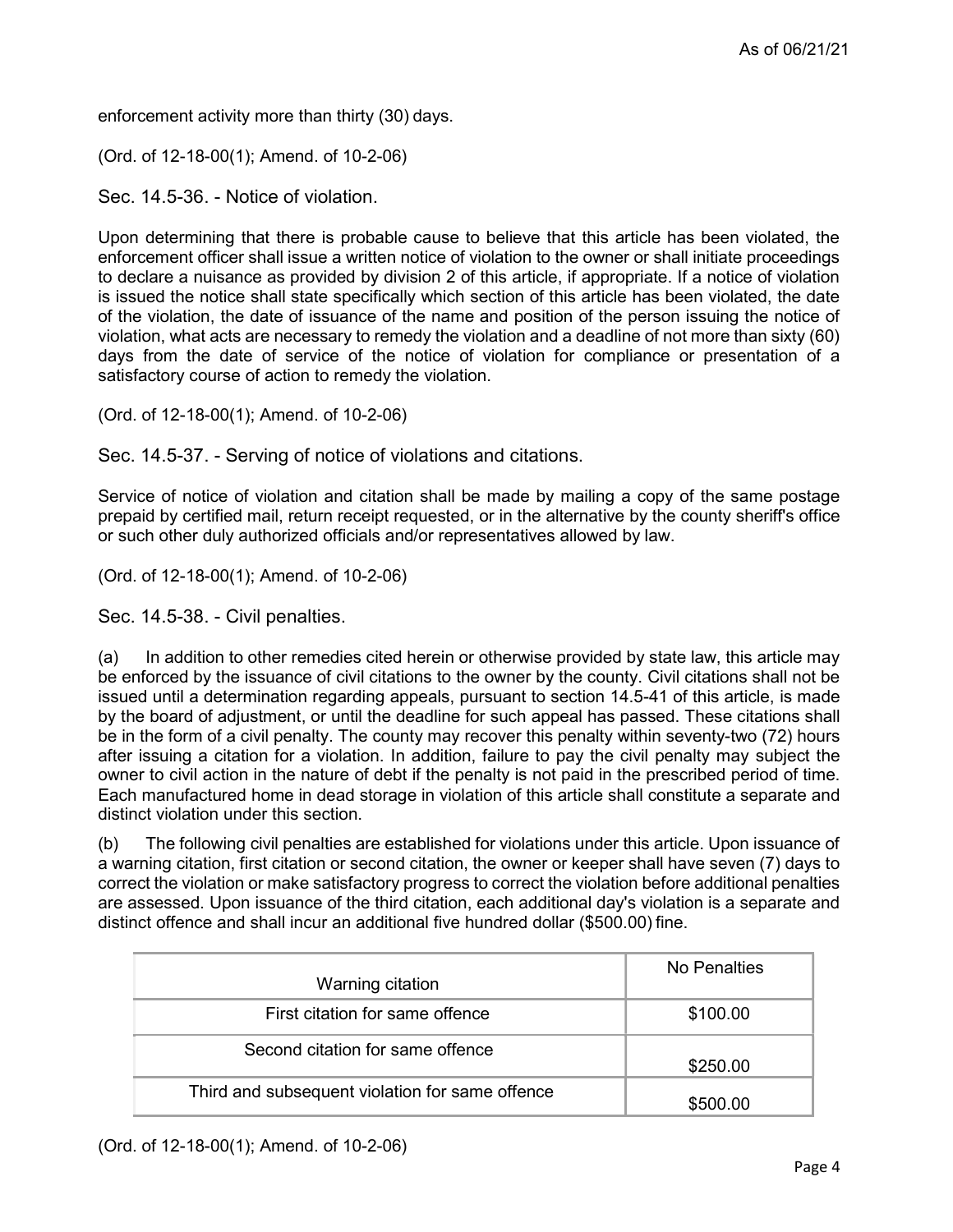Sec. 14.5-39. - Misdemeanors.

Any owner or keeper who keeps a manufactured home in dead storage in violation of this article shall be guilty of a Class III misdemeanor, punishable by a fine of up to five hundred dollars (\$500.00) and/or a maximum of thirty (30) days in jail as provided by applicable state law. Each day's violation shall constitute a separate and distinct offense.

(Ord. of 12-18-00(1); Amend. of 10-2-06)

Sec. 14.5-40. - Equitable remedy.

This article may be enforced by an appropriate equitable remedy, injunction or order issued by a court of competent jurisdiction pursuant to G.S. 153A-123.

(Ord. of 12-18-00(1); Amend. of 10-2-06)

Sec. 14.5-41. - Appeals.

Any person with standing under G.S. 160D-1402(c) may appeal an administrative decision to the board of adjustment by providing written notice to the clerk to the board of adjustment on forms obtained from the planning department. The appeal must be filed within thirty (30) days of receiving actual or constructive notice of the determination. Appeals from an administrative decision of this chapter shall follow the procedure outlined in section 21-315 and 21-331 of the Zoning Ordinance. If a written appeal is not made within said thirty-day period, the matter shall be deemed to be closed and the decision of the enforcement officer shall stand.

(Ord. of 12-18-00(1); Amend. of 10-2-06)

Secs. 14.5-42—14.5-60. - Reserved.

DIVISION 2. - ABATEMENT OF A NUISANCE

Sec. 14.5-61. - Determination of a nuisance.

(a) Preliminary investigation. Whenever a complaint concerning storage of a manufactured home is received or a possible violation of this article is observed by an enforcement officer, the enforcement officer shall conduct a preliminary investigation. If the preliminary investigation discloses the home as a potential nuisance, the enforcement officer shall schedule an administrative hearing. Complaints received from the public shall be made in writing and shall contain the name and address of the complainant.

(b) Notice. The enforcement officer shall issue and cause to be served upon the owner a notice of an administrative hearing stating the finding of a nuisance. The notice of hearing shall also state that the hearing shall be held before the planning director at a place specified in the notice of hearing. Owners shall be determined utilizing county tax assessors records and other sources as appropriate. Notice shall be as provided below:

(1) Sent certified mail, return receipt requested to all owners more than twenty (20) days but less than thirty (30) days from the date of the hearing.

(2) Personal delivery of said notice more than twenty (20) days and less than thirty (30) days from the date of the hearing to the property upon which the manufactured home is located. If the owner is present at the site a notice shall be hand-delivered by the codes enforcement to that person.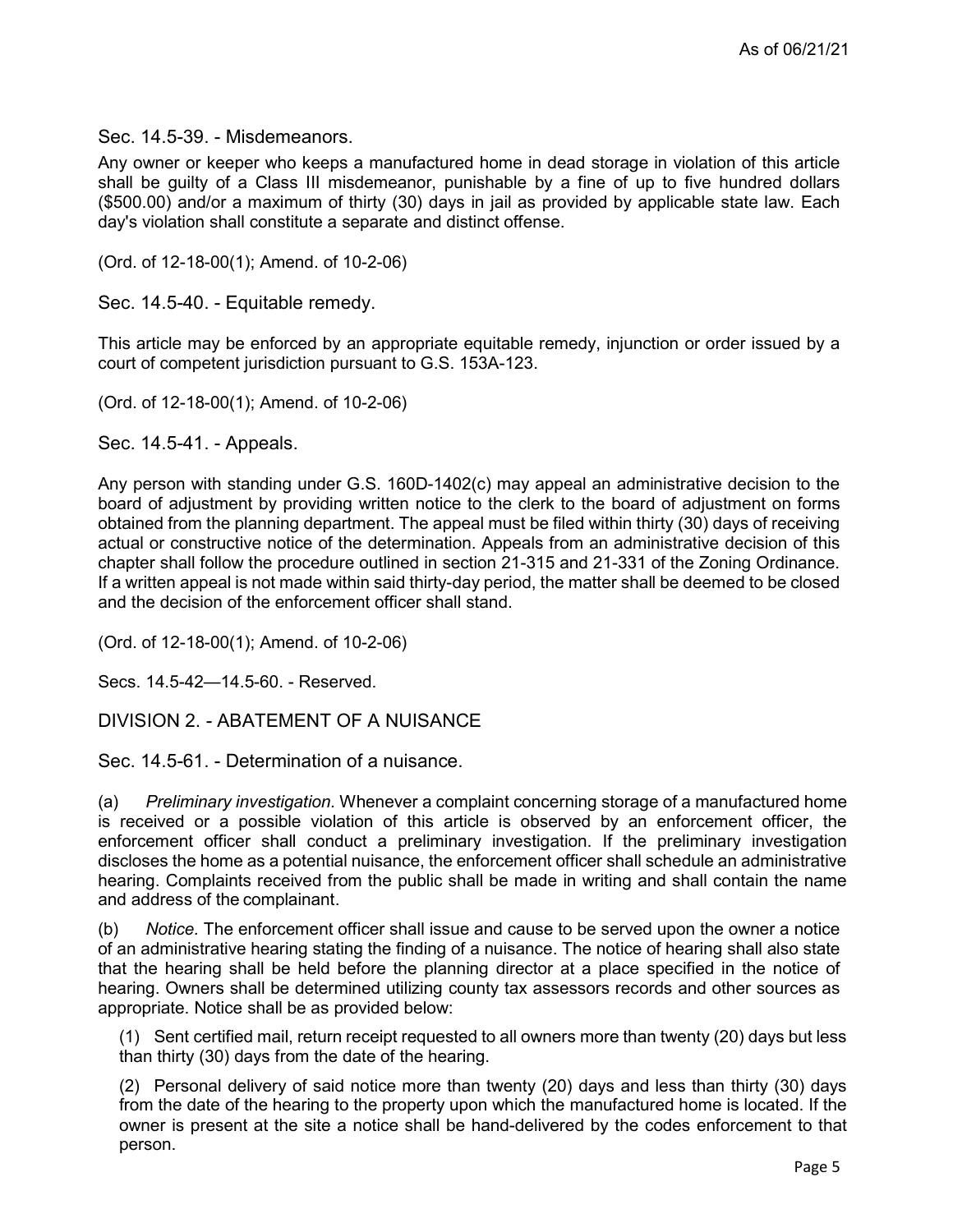(3) The ordinance enforcement officer shall affix the notice of hearing in a prominent place upon the subject manufactured home.

(c) Administrative Hearing. The owner shall have the right to file an answer to the complaint or preliminary investigation and appear in person and give testimony at the scheduled hearing. Any person desiring to do so may attend the hearing and give evidence relevant to the matter being heard. The rules of evidence prevailing in courts of law or equity shall be controlling in a hearing before the director.

(d) Procedure after the hearing. After notice and hearing as provided in this subsection, the planning director shall state in writing his determination whether the manufactured home in question is a category 1 or a category 2 manufactured home. The planning director shall state in writing the findings supporting the determination. If the planning director determines that the manufactured home is a category 2 manufactured home and therefore a nuisance he shall issue a notice to abate as provided below. If the planning director determines the manufactured home is a category 1 manufactured home the enforcement officer may pursue corrective action as provided in division 1 of this article.

(Ord. of 12-18-00(1); Amend. of 10-2-06)

Sec. 14.5-62. - Notice to abate.

(a) Notice. When dead storage of a category 2 manufactured home on a property is found to be a nuisance and the county proceeds with a notice of abatement, the enforcement officer shall notify the owner and the occupant of the property where the nuisance is located.

(b) Issuance of notice. The notice to abate a nuisance issued under the provisions of this article shall contain:

(1) A statement that the dead storage of a manufactured home or homes on this property constitutes a public nuisance.

(2) A description of the condition, including the number of homes, condition of homes, and condition of the immediate surroundings.

(3) The location of the property on which the nuisance exists, including county tax map and parcel number.

(4) A provision allowing the owner or keeper of the home a thirty-day opportunity to dispose of the home at the Rowan County Landfill at no charge. An additional thirty-day period for disposal (not to exceed a total of sixty (60) days) may be granted by the planning director provided the owner or keeper submits a written request stating the reasons necessary for an extension. The extension request must be received by the planning department prior to termination of the initial thirty-day period.

(5) A statement that unless the condition is not abated or otherwise disposed of within the time period established in subsection 14.5-62(b)(4) from the mailing of the notice, the conditions will be abated and the cost of abatement shall constitute a lien against the property. The notice shall be sent as provided in section 14.5-37.

(c) Appeal of notice of abatement.

(1) Within thirty (30) days of receiving actual or constructive notice to abate, the owner of the property where the nuisance exists or any person with standing under G.S. 160D-1402(c) may appeal the findings of the planning director to the board of adjustment by providing written notice to the clerk to the board of adjustment on forms obtained from the planning department. Appeals from an administrative decision of this chapter shall follow the procedure outlined in section 21- 315 and 21-331 of the Zoning Ordinance. If no action is taken the county may proceed to abate